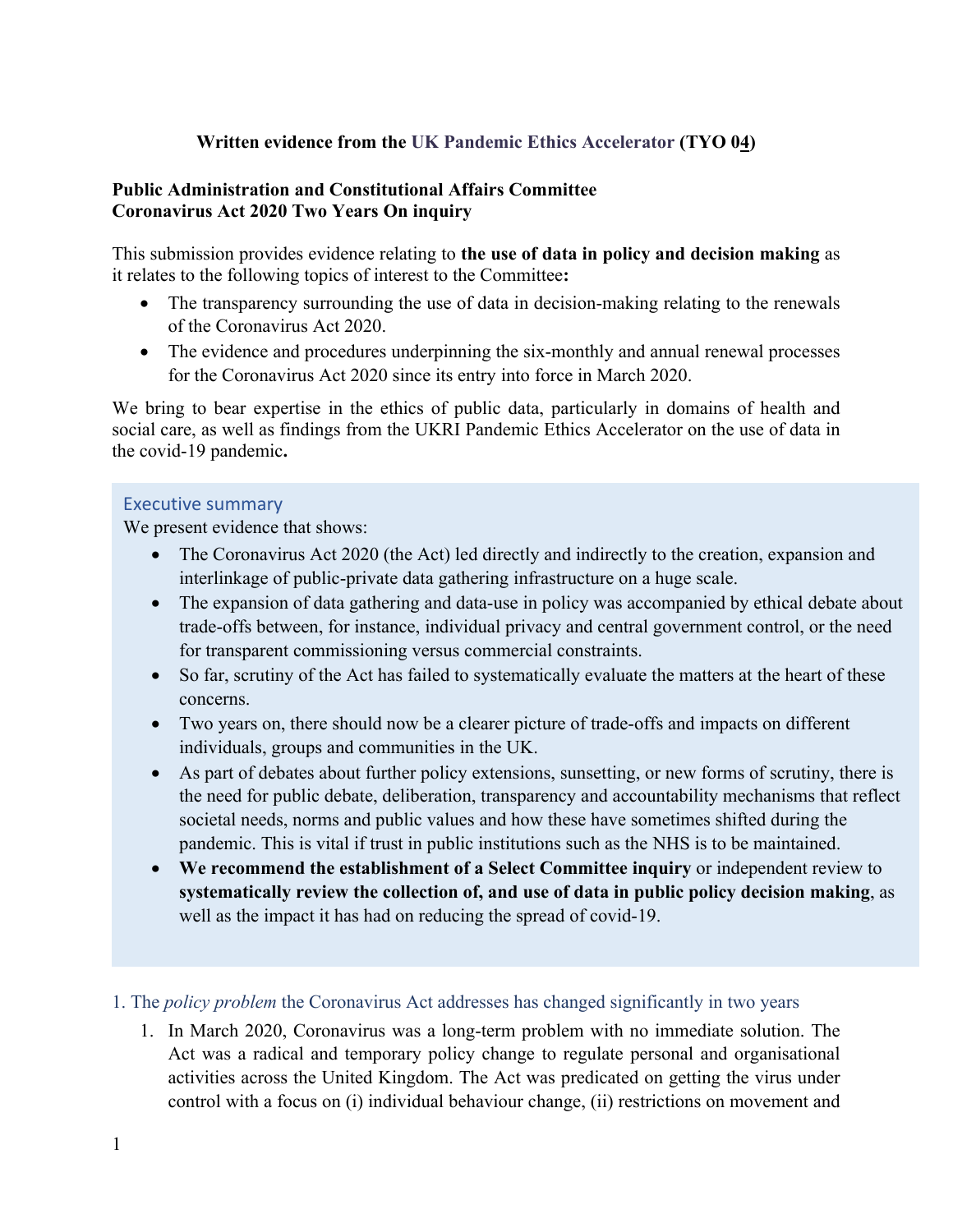economic activity, and (iii) the subsequent need for financial and institutional support in health sectors and across the wider economy.

- 2. The Act was written and passed in the face of significant uncertainty and ambiguity about the direct effects of covid-19 on the health of individuals, and about the impacts of the provisions of the Act on individual behaviour and well-being, on society and on the economy.
- 3. Since March 2020, major changes have taken place relevant to the ongoing scrutiny and renewal of the Act.
- 4. Most significantly, the definition of the *policy problem* has evolved. According to the Secretary of State for Health and Social Care, "the country's main line of defence [has shifted] from lockdowns to vaccinations".<sup>1</sup> It now seems likely that another shift in policy will be required, as governments frame responses to the pandemic and possible future endemics in terms of 'living with covid' over the coming years.
- 2. UK data infrastructure and evidence gathering capacity has grown
	- 5. Knowledge about the virus has been informed by the rapid building of social, institutional and technological infrastructures for gathering evidence about the virus, about the impact of the virus, and about positive and negative impacts of legislative interventions mitigating and adapting to the virus have been established. These include:
		- i. NHS branded public-private Test and Trace infrastructure such as the NHS Covid App.
		- ii. Extensions to the NHS App, for instance the integration of vaccination certificates new links to GP data systems.
		- iii. Priority shielding and vaccine priority lists which integration national level data, local authority data and GP data systems.
		- iv. National, European, and global immunity certification systems that operate at and within national borders
		- v. New, expanded, and experimental datasets collated by the Office for National Statistics.<sup>2</sup>
		- vi. New and expanded data infrastructure across health and social care sectors such as the Care Home Capacity Tracker.<sup>3</sup>
		- vii. Expansion of public research based public health surveillance such as the ZOE Covid-19 Symptom Study App.<sup>4</sup>
		- viii. The interlinkage and sharing of data between public health and researcher, departments and public services including public health data facilitated by COPI

<sup>1</sup> Hansard. (2021). Coronavirus Act 2020 (Review of Temporary Provisions) (No. 3)' on Tuesday 19 October 2021. <sup>2</sup> See <https://www.ons.gov.uk/peoplepopulationandcommunity/healthandsocialcare/conditionsanddiseases>

<sup>3</sup> Getting the basics right in digital social care transformations (2021) by O'Donovan in *The BMJ*. [https://blogs.bmj.com/bmj/2021/11/09/cian-odonovan-getting-the-basics-right-in-digital-social-care](https://blogs.bmj.com/bmj/2021/11/09/cian-odonovan-getting-the-basics-right-in-digital-social-care-transformations/)[transformations/](https://blogs.bmj.com/bmj/2021/11/09/cian-odonovan-getting-the-basics-right-in-digital-social-care-transformations/)

<sup>4</sup> Real-time tracking of self-reported symptoms to predict potential COVID-19 (2020) by Menni et al in *Nature Medicine* <https://doi.org/10.1038/s41591-020-0916-2>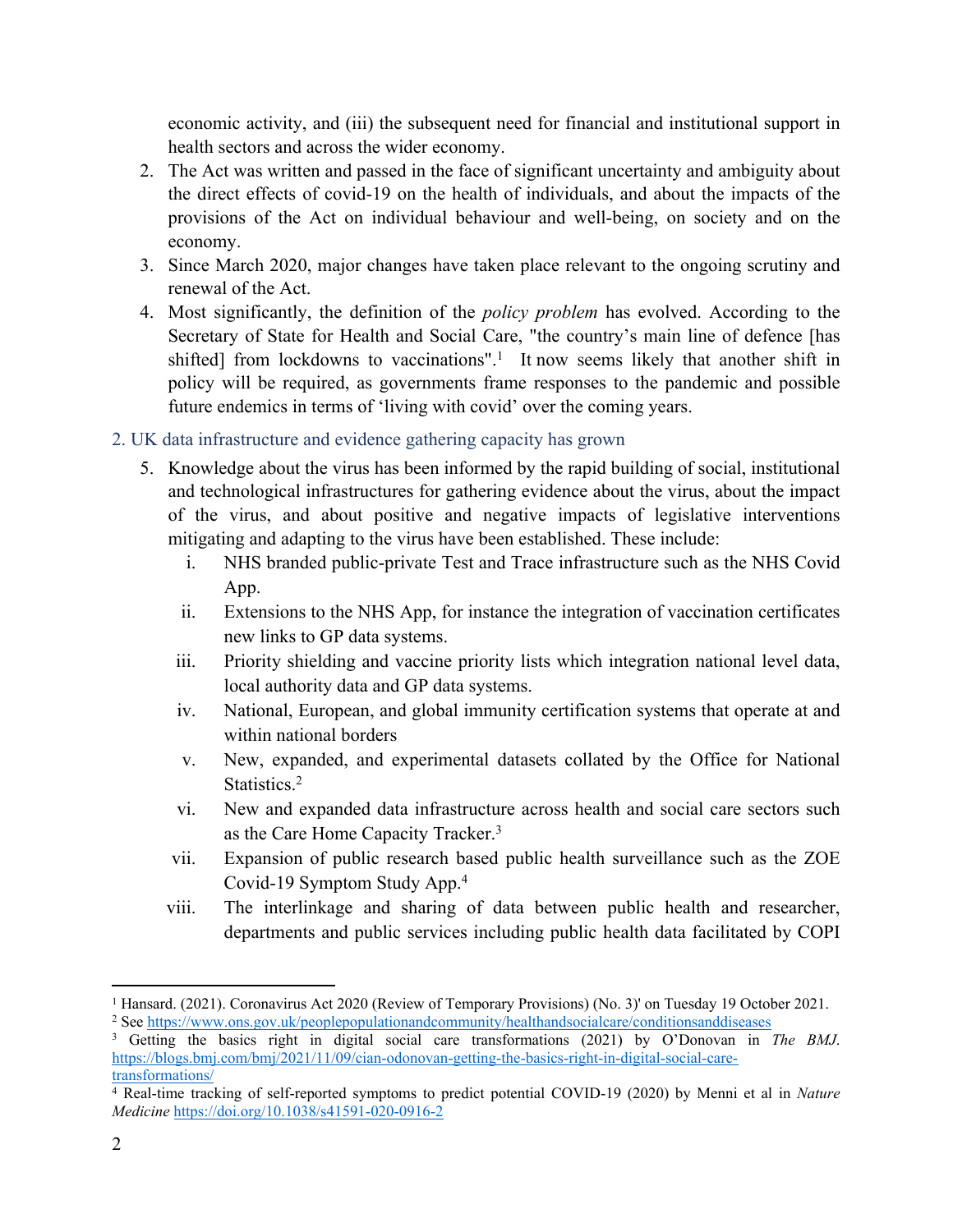notices  $\frac{5}{5}$ 

- 6. These data systems and infrastructure change the context of scrutiny in two regards.
	- I. They **provide evidence to assist the scrutiny of the Act**, not available in March 2020, reducing uncertainty in some cases, but also increasing ambiguity in others (for instance when competing evidence points to divergent options for strategic action).
	- II. Given the role data now plays in decision making in government, in the economy and across health and social care sectors, **data infrastructure must also be the focus of new and strengthened scrutiny** on pandemic policy to ensure they align with public values and are accountable.
- 3. Reasons for scrutinising data-use in pandemic policy
	- 7. The expansion of data infrastructure  $(\S 2)$  to gather and interlink data has been met by debate over their ethical implications. In the early days of the pandemic these debates can be characterised as arguments over **trade-offs between privacy on the one hand and centralised control and surveillance** on the other. Examples include concerns about the *NHS covid-19 contact tracing app*, proposed *immunity certification systems*, <sup>6</sup> and systemic gaps in social care data.<sup>7</sup>
	- 8. A second set of ethical concerns arose around how the infrastructures have been built. These include concerns about the involvement of multinational firms and consultancy staff in public health infrastructure, especially the NHS, and cost and value-for-money concerns about capital expenditure and operational costs and accountability.<sup>8</sup>
	- 9. **Two years on, there should now be a clearer picture between of the value of this trade-offs**. For instance, has it been worth handing over all this data in order to enable test and trace?
	- 10. Despite the expansion of available public data noted above, **these data have not been systematically used to clarify these trade-offs.** We note that transparency in the use of data is vital if public trust in public institutions is to be built and maintained. Indeed, there is some evidence that suggests a diminishing trust in health institutions such as the NHS.<sup>9</sup> At the very least, public trust in public institutions cannot be taken for granted.

<sup>5</sup> Debate needed on post-pandemic rules for medical data (2021) By O'Donovan in *Research Professional News*. [https://www.researchprofessionalnews.com/rr-news-political-science-blog-2021-12-debate-needed-on-post](https://www.researchprofessionalnews.com/rr-news-political-science-blog-2021-12-debate-needed-on-post-pandemic-rules-for-medical-data/)[pandemic-rules-for-medical-data/](https://www.researchprofessionalnews.com/rr-news-political-science-blog-2021-12-debate-needed-on-post-pandemic-rules-for-medical-data/)

<sup>6</sup> O'Donovan, C., Smallman, M., & Wilson, J. (2021). *Immunity certification infrastructures and ethics: Principles and strategies for decision making*. UK Pandemic Ethics Accelerator. [https://ukpandemicethics.org/wp](https://ukpandemicethics.org/wp-content/uploads/2021/05/Immunity-certification-infrastructures-and-ethics-3.pdf)[content/uploads/2021/05/Immunity-certification-infrastructures-and-ethics-3.pdf](https://ukpandemicethics.org/wp-content/uploads/2021/05/Immunity-certification-infrastructures-and-ethics-3.pdf)

<sup>7</sup> O'Donovan, C. (2021). *Issues and options for UK social care data policy*. UK Pandemic Ethics Accelerator. [https://ukpandemicethics.org/wp-content/uploads/2021/11/Data-use-EA-LTCcovid-seminar-report-16-](https://ukpandemicethics.org/wp-content/uploads/2021/11/Data-use-EA-LTCcovid-seminar-report-16-November.pdf) [November.pdf](https://ukpandemicethics.org/wp-content/uploads/2021/11/Data-use-EA-LTCcovid-seminar-report-16-November.pdf)

<sup>8</sup> Coronavirus: lessons learned to date. UK Parliament Health and Social Care Committee. https://committees.parliament.uk/work/657/coronavirus-lessons-learnt/news/157991/coronavirus-lessons-learned-todate-report-published/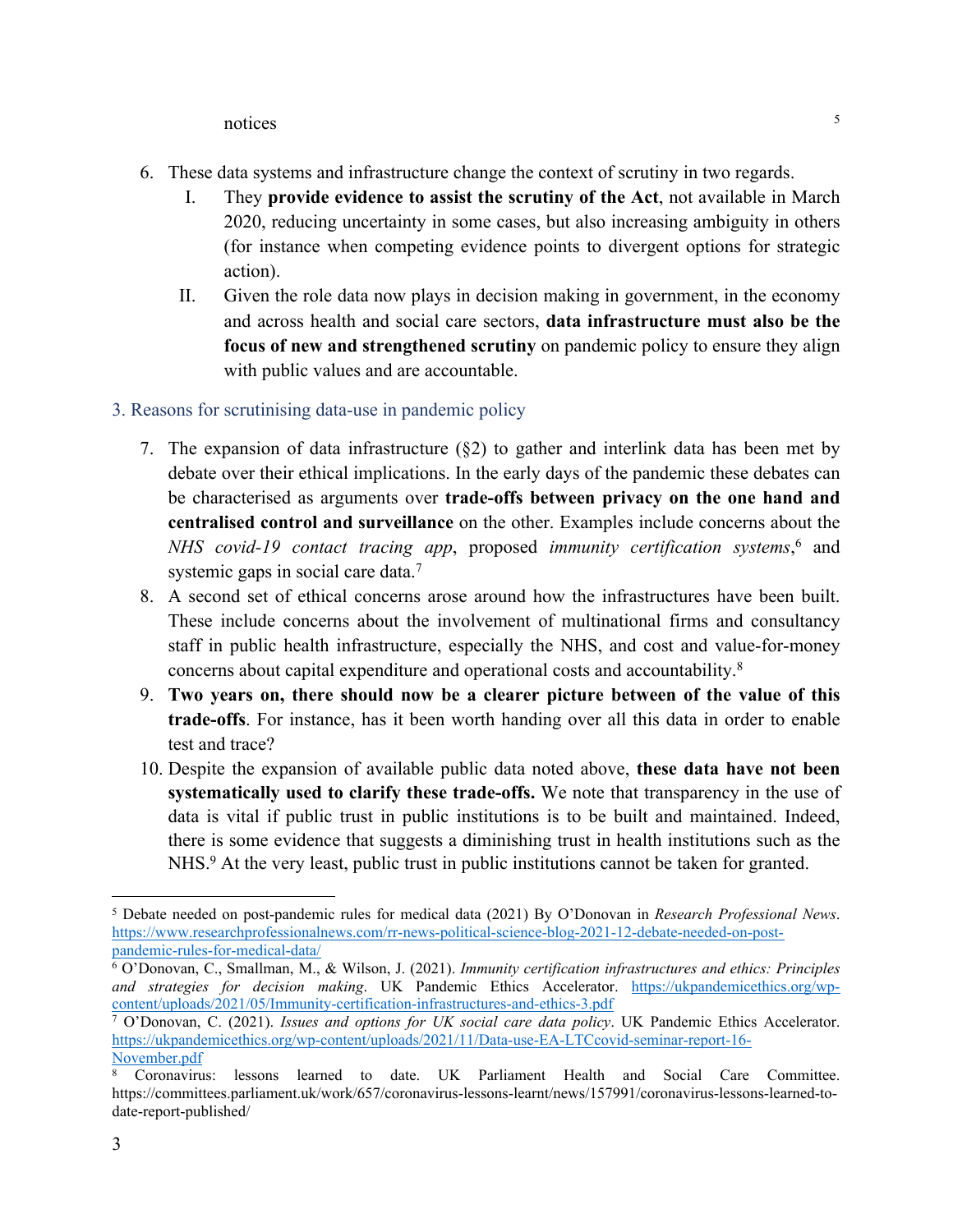11. Increasing ongoing scrutiny of data-use in pandemic policy is also important because scaling back data-use to pre-pandemic levels is not feasible. Data will be vital in helping us understand the problems like long-Covid for instance, which now affect more than a million people in the UK, <sup>10</sup> and require new forms of interdisciplinary medical science to be funded.<sup>11</sup> Data infrastructures are also vital in helping identify ongoing mental health impacts, and the effect of policy on disabled people and marginalised communities.

4. The grounds for examining how the ethical implications and actual impacts of data-use in policy can be accomplished

- 12. The Act provides two mechanisms by which Parliament can scrutinise it: (i) the Secretary of State is required to publish a report every two months on the use of non-devolved aspects of the Act. (ii) Every six months MPs vote to renew, or not, the Act's provisions.
- 13. Neither of these are sufficient to address the concerns in §3.
- 14. In the first instance, better scrutiny might be achieved by granting MPs "the power of initiative" to selectively suspend or expire specific provisions of the Act. MPs at present may only vote to renew or expire the Act in whole. But this procedural fix is unlikely on its own to direct attention towards the complex issues detailed above.
- 15. Recent research on public values and ethics commissioned by the UK Pandemic Ethics Accelerator points to some priorities in this area.<sup>12</sup>
	- i. Members of the public have concerns about the secrecy surrounding procurement contracts with private companies, the tendering of PPE contracts, early failures of the track and trace app and the lack of public involvement in decision-making.
	- ii. When asked, they say they want meaningful involvement in decision making on pandemic policy. This might be facilitated through processes such as public dialogues, assemblies, and citizen juries at multiple levels.
	- iii. People want the trustworthiness of national institutions like the NHS and governments to be improved. We note that the conditions in which public trust is built are complex and have shifted significantly over the course of the pandemic. We've seen public trust diminish when public engagement and communication has not been clear. However, one way people say trust can be rebuilt is through visible collaboration across home nations. Data infrastructures are well placed to achieve this but discussions about the public value of these must be made imitated in the public eye.

<sup>9</sup> Public Trust, Deliberative Engagement and Health Data Projects: Beyond Legal Provisions (2021) by Bharti, O'Donovan, Smallman & Wilson in *Engaging Science, Technology, and Society*. <https://doi.org/10.17351/ests2021.1197>

<sup>10</sup> Office for National Statistics. (2022, January 6). *Coronavirus (COVID-19) latest insights*. [https://www.ons.gov.uk/peoplepopulationandcommunity/healthandsocialcare/conditionsanddiseases/articles/coronav](https://www.ons.gov.uk/peoplepopulationandcommunity/healthandsocialcare/conditionsanddiseases/articles/coronaviruscovid19/latestinsights#long) [iruscovid19/latestinsights#long](https://www.ons.gov.uk/peoplepopulationandcommunity/healthandsocialcare/conditionsanddiseases/articles/coronaviruscovid19/latestinsights#long)

<sup>11</sup> Banerjee, A. (2021, March 31). Long covid—Looking across data, diseases, and disciplines. *The BMJ*. <https://blogs.bmj.com/bmj/2021/03/31/long-covid-looking-across-data-diseases-and-disciplines/>

<sup>12</sup> *Pandemic ethics: A public dialogue* (2021) by Hopkins Van Mil and the UK Pandemic Ethics Accelerator [https://static1.squarespace.com/static/56f16de77da24f3e5612733b/t/614c8bae3d881c1e28957279/1632406454206/](https://static1.squarespace.com/static/56f16de77da24f3e5612733b/t/614c8bae3d881c1e28957279/1632406454206/HVM+Pandemic+Ethics+Report+Sep21.pdf) [HVM+Pandemic+Ethics+Report+Sep21.pdf](https://static1.squarespace.com/static/56f16de77da24f3e5612733b/t/614c8bae3d881c1e28957279/1632406454206/HVM+Pandemic+Ethics+Report+Sep21.pdf)